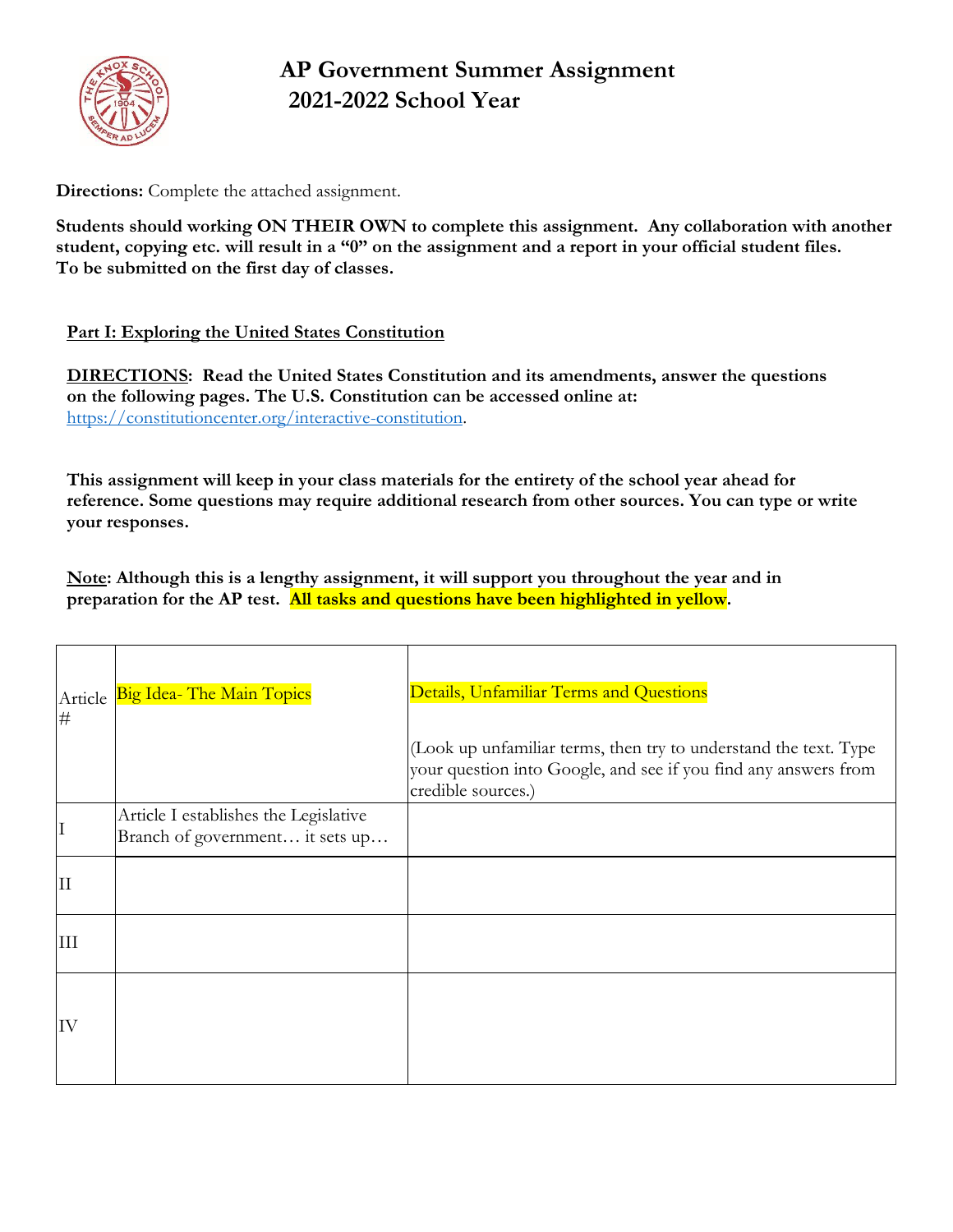| $\rm V$    |  |
|------------|--|
| VI         |  |
| <b>VII</b> |  |

**\*\*\* FYI: There are 7 Articles of the Constitution, or parts. There are 10 Amendments in the Bill of Rights. In total there are 27 Amendments to the Constitution. Commit this to memory so you do not get confused.** ----------------------------------------------------------------------------------------------------------------------------------

#### **Question #1**:

Which is the longest and most detailed article? Why do you think that is?

#### **The Three Branches - Powers**

**Enumerated powers** are those that are listed specifically in the Constitution. Look through the first three Articles for examples. Pay careful attention to checks and balances—how each branch of government controls the others. Remember to answer in your own words, and to look up what you do not understand.

#### **Legislative Branch**

Checks & Balances: What are TWO enumerated powers it has over the President?

Checks and Balances: What is ONE enumerated power it has over the courts?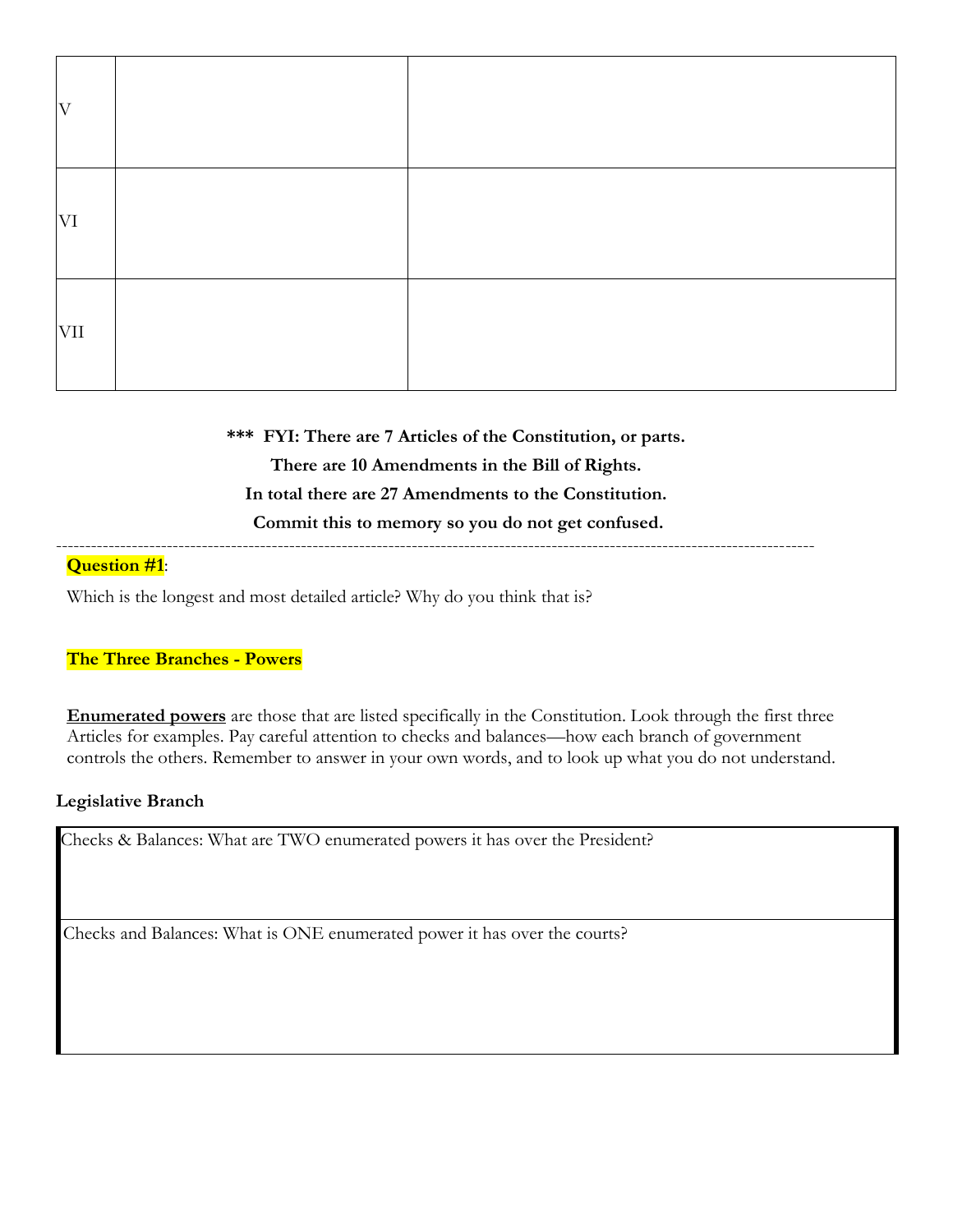What other enumerated powers does Congress have?

#### EXECUTIVE BRANCH

Checks & Balances: What is ONE enumerated power it has over the courts?

Checks & Balances: What is ONE enumerated power it has over Congress?

What other enumerated powers does the President have?

#### JUDICIAL BRANCH

Checks & Balances: What is ONE enumerated power it has over the President?

Checks & Balances: What is ONE enumerated power it has over Congress?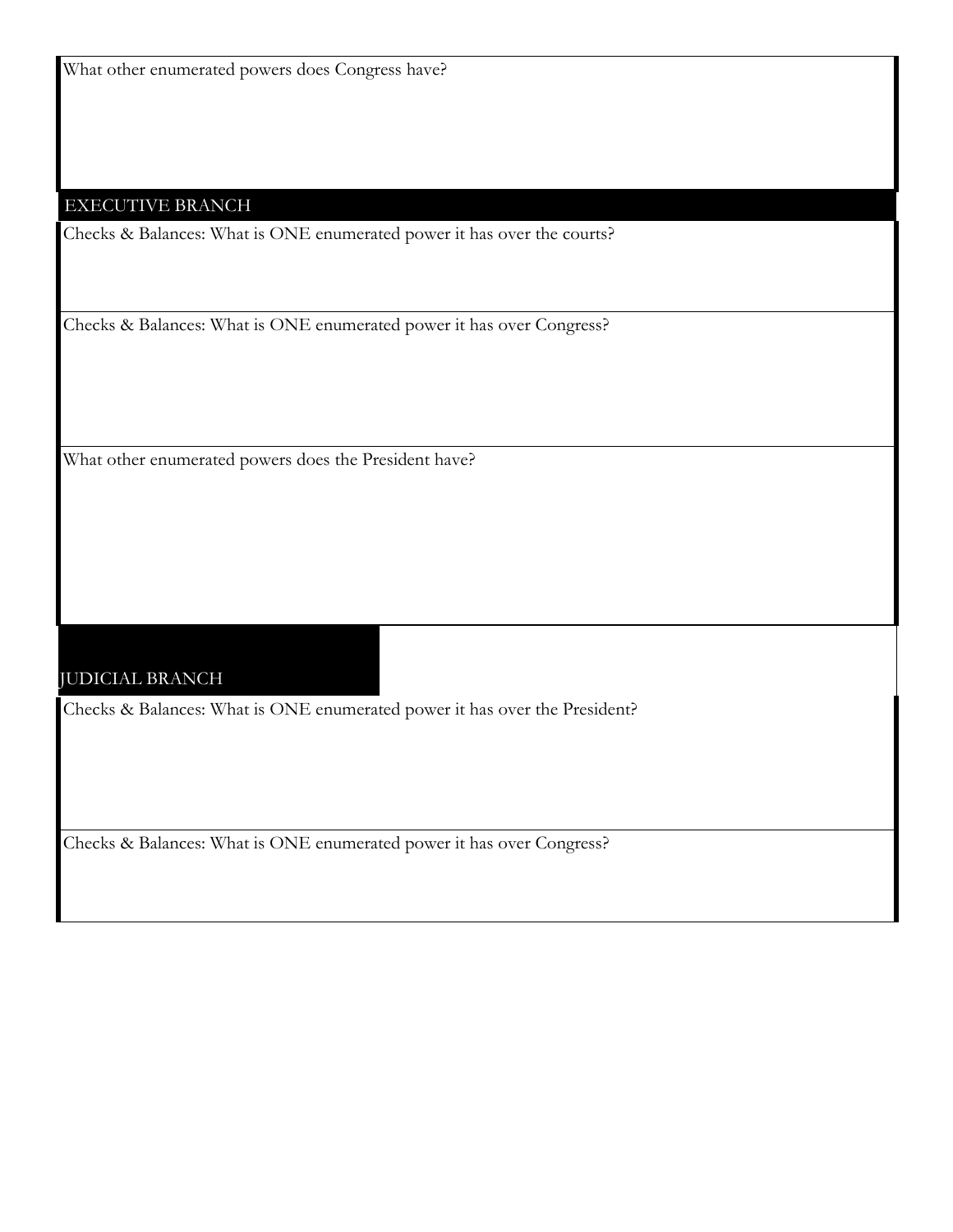# **Question #2**

Identify and explain two powers that the Constitution specifically DENIES to Congress.

## **The Amendment Process**

In your own words, describe TWO ways to propose an amendment, and TWO ways to ratify an amendment.

| Ways to propose an amendment | Ways to ratify an amendment |
|------------------------------|-----------------------------|
|                              |                             |
|                              |                             |
|                              |                             |
|                              |                             |
|                              |                             |
|                              |                             |
|                              |                             |
|                              |                             |

# **Question #3**

Can you find which process of proposal and ratification has been used most often?

Which has never been used? Why do you think it has never been used?

#### **Requirements for National Office**

What requirements can you find to hold political office in the United States? Fill in the table below with your findings from the Constitution and the amendments.

|                 | Name:                           |        |           |                                        |
|-----------------|---------------------------------|--------|-----------|----------------------------------------|
|                 | <b>House of Representatives</b> | Senate | President | <b>Supreme Court</b><br><b>Justice</b> |
| Age Requirement |                                 |        |           |                                        |
| Citizenship     |                                 |        |           |                                        |
| Requirement     |                                 |        |           |                                        |
| Length of Term  |                                 |        |           |                                        |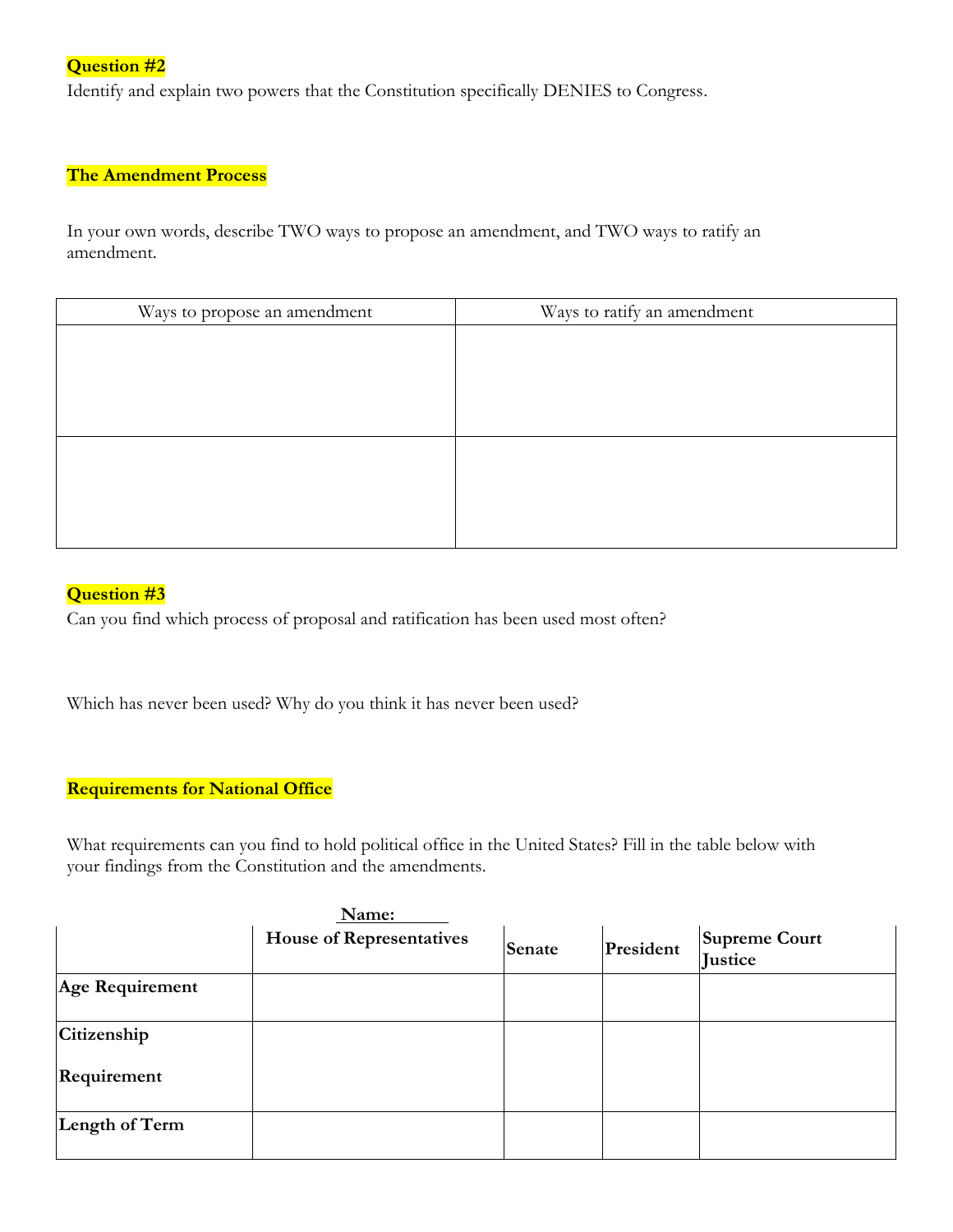| Gaining Office-How     |  |  |
|------------------------|--|--|
| does it happen? Who is |  |  |
| involved?              |  |  |
|                        |  |  |

# **Question #4**

Why would the requirements vary for different offices? Come up with some theories on why the founders would make different rules for different branches.

# **Question #5**

Where and what is the Elastic Clause in the U.S. Constitution?

## Identify the main point of each Constitutional amendment.

| Amendment                              | What did this amendment accomplish? |
|----------------------------------------|-------------------------------------|
| 1(5 parts)                             |                                     |
| Freedom of religion, Freedom of speech |                                     |
|                                        |                                     |
| $\overline{2}$                         |                                     |
|                                        |                                     |
| 3                                      |                                     |
|                                        |                                     |
|                                        |                                     |

| $\overline{4}$       |  |
|----------------------|--|
|                      |  |
|                      |  |
| $5(5 \text{ parts})$ |  |
|                      |  |
|                      |  |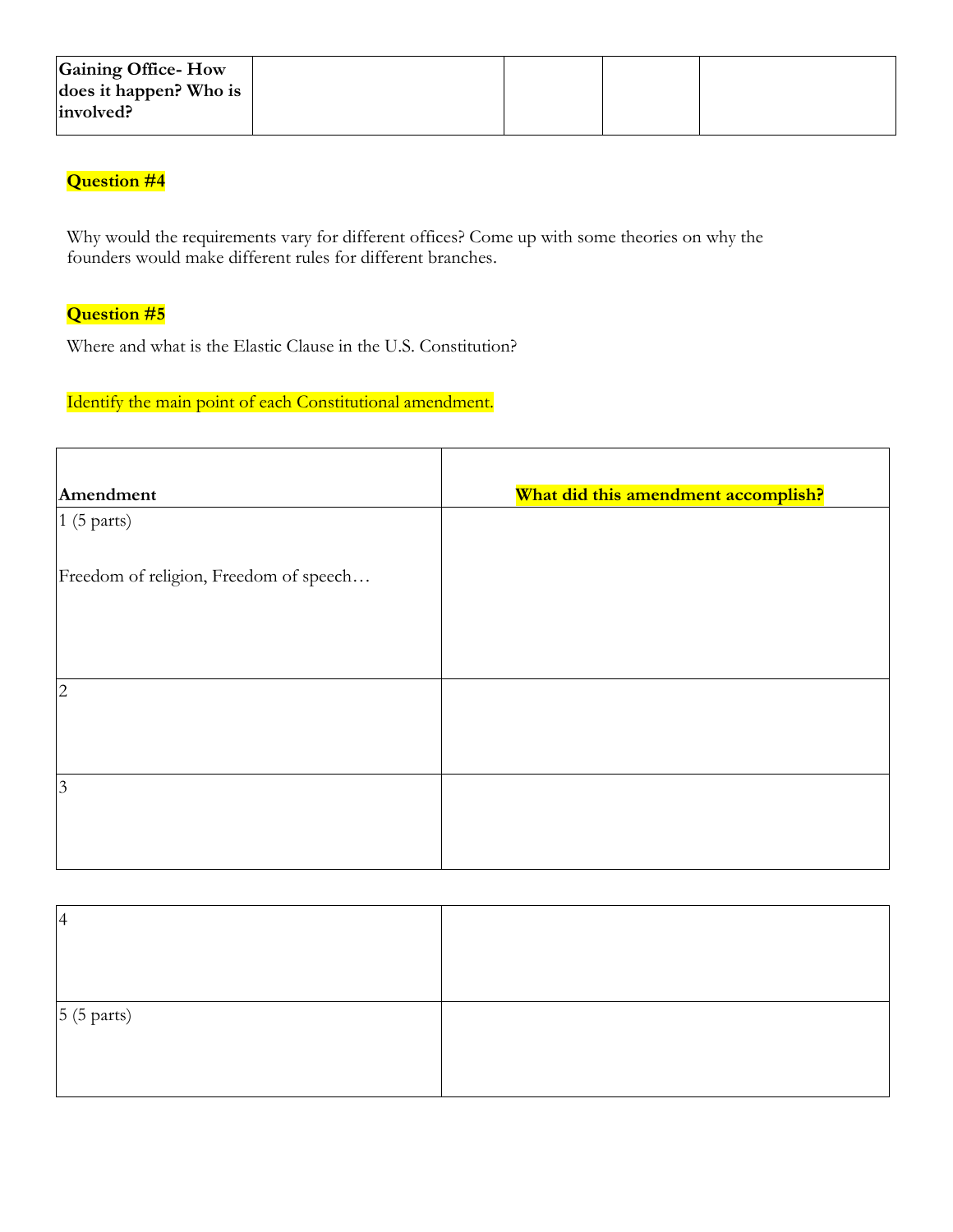| 6(5 parts)     |  |
|----------------|--|
|                |  |
|                |  |
| $\overline{7}$ |  |
|                |  |
| 8 (2 parts)    |  |
|                |  |
| $\overline{9}$ |  |
|                |  |
|                |  |
| 10             |  |
|                |  |
|                |  |
| 11             |  |
|                |  |
| 12             |  |
|                |  |
|                |  |
| 13             |  |
|                |  |
|                |  |
| 14             |  |
|                |  |
|                |  |

| 15 |  |
|----|--|
|    |  |
|    |  |
| 16 |  |
|    |  |
|    |  |
|    |  |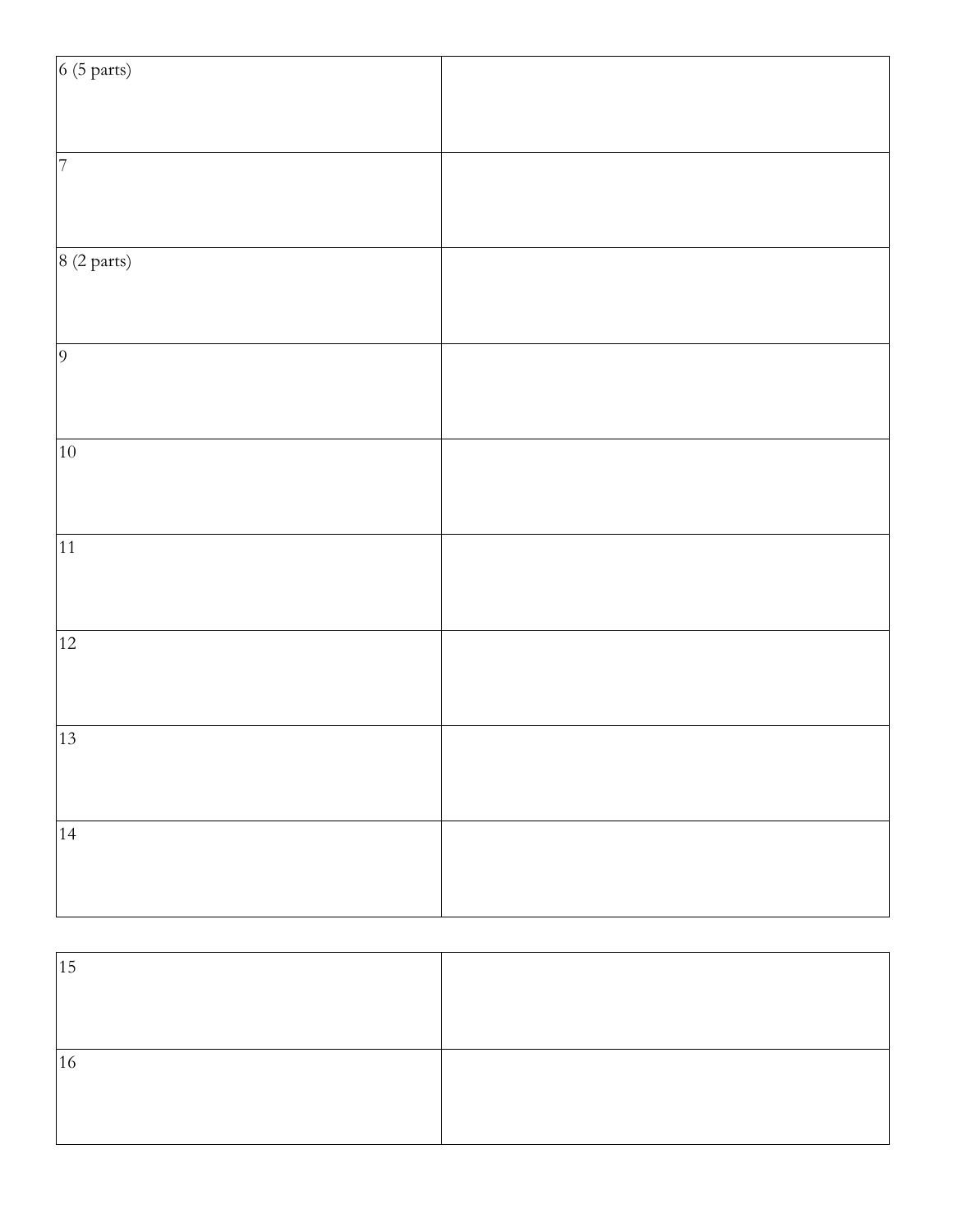| 17                  |  |
|---------------------|--|
|                     |  |
|                     |  |
| 18                  |  |
|                     |  |
|                     |  |
| 19                  |  |
|                     |  |
|                     |  |
| 20                  |  |
|                     |  |
| 21                  |  |
|                     |  |
|                     |  |
| 22                  |  |
|                     |  |
|                     |  |
| 23                  |  |
|                     |  |
|                     |  |
| $\overline{)^{24}}$ |  |
|                     |  |
|                     |  |
| 25                  |  |
|                     |  |
|                     |  |